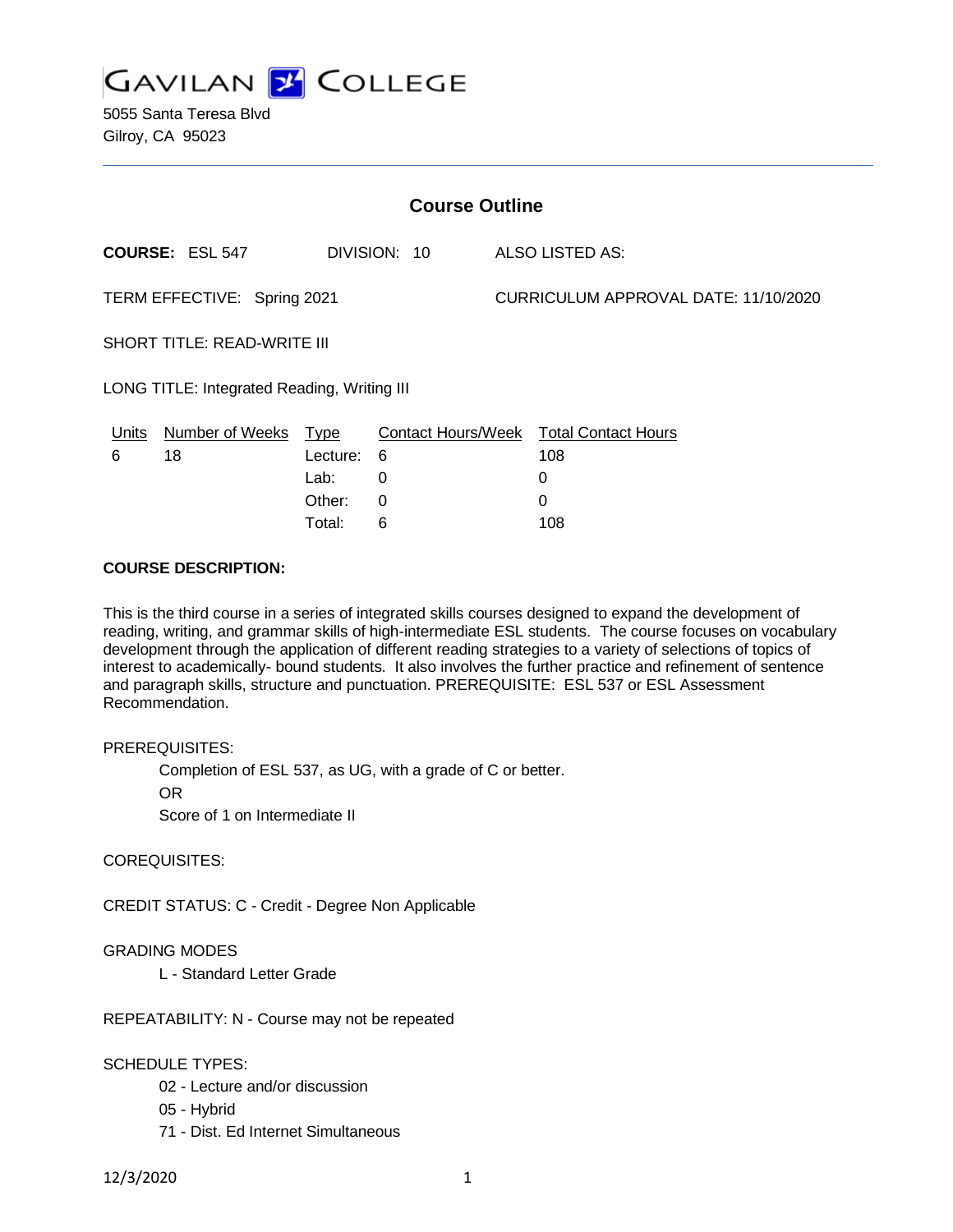72 - Dist. Ed Internet Delayed

# **STUDENT LEARNING OUTCOMES:**

1. Analyze and outline the main ideas and supporting details of a reading selection.

Measure: classroom exercises, tests, homework assignments

Year assessed or anticipated year of assessment: 2018

2. Interpret the ideas and concepts in a reading and make inferences.

Measure: classroom exercises, tests, homework assignments

Year assessed or anticipated year of assessment: 2018

3. Read, recognize and write affirmative and negative statements and questions using the following verb tenses and structures: simple present, present continuous, past continuous, simple past, future, present perfect, present perfect continuous, present tense modals, gerunds, and infinitives.

Measure: classroom exercises, tests, homework assignments

Year assessed, or planned year of assessment: 2018

4. Write simple, compound and complex sentences within paragraphs utilizing correct structure, word order, and punctuation.

Measure: Measure: classroom exercises, tests, homework assignments

Year assessed, or planned year of assessment: 2018

## **CONTENT, STUDENT PERFORMANCE OBJECTIVES, OUT-OF-CLASS ASSIGNMENTS**

Curriculum Approval Date: 11/10/2020 - **DE MODIFICATION ONLY**

25 Hours

CONTENT:

Participate in an introduction to the course and its requirements. Do ice-breaker activity to get to know the students. Read

passages in the textbook on a theme such as, "Symbols", and do text work as follows: Preview each reading via its title, visuals, and pre-reading questions. Answer True/False, Multiple Choice, and

Short Answer questions. Skim readings for main idea. Scan readings for specific information. Use context clues to understand new vocabulary. Learn reading-specific parts of speech and affixes. Make

inferences and draw conclusions. Introduce the differences between topic, topic sentence, main idea and summary. Review the PRESENT CONTINUOUS , SIMPLE PRESENT, SIMPLE PAST, PAST CONTINUOUS , SIMPLE

FUTURE tenses and MODALS.

OUT-OF-CLASS ASSIGNMENTS: Do the assigned paragraph writing, textbook readings and exercises.

STUDENT PERFORMANCE OBJECTIVES: Activate any

prior knowledge of a subject before reading about it. Distinguish between the main idea and the details of a reading. Expand vocabulary through context clues. Identify and use the different parts of

speech and word affixes. Make inferences and draw conclusions.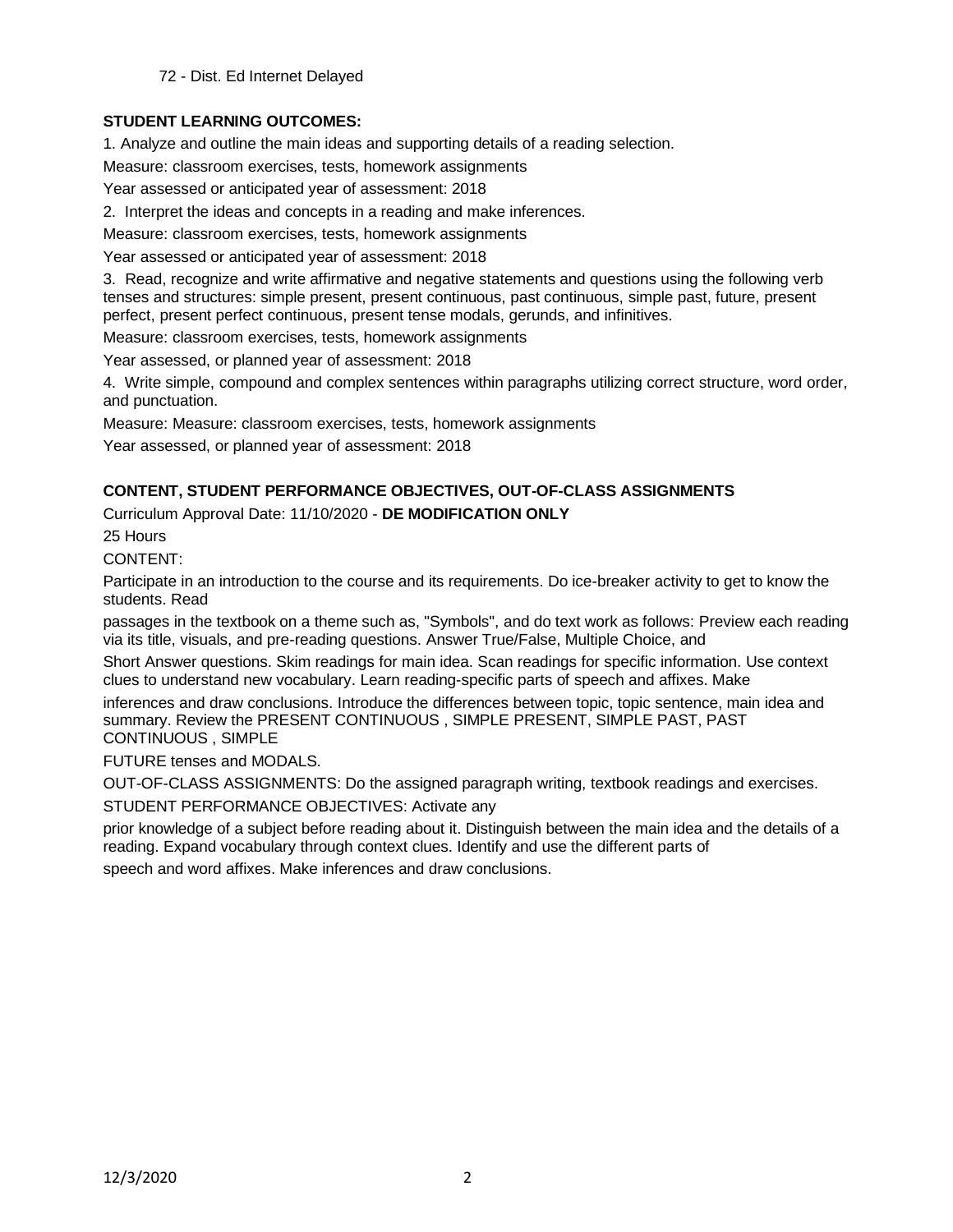# 25 Hours

CONTENT: Read passages in the textbook on a theme such as, "Customs", and do text work as follows: Preview each reading via its

title, visuals, and pre-reading questions. Answer True/False, Multiple Choice, and Short Answer questions. Skim readings for main idea. Scan readings for specific information. Use context clues to

understand new vocabulary. Learn reading-specific parts of speech and affixes. Make inferences and draw conclusions. Review the differences between topic, topic sentence, main idea and summary. Review

the PRESENT PERFECT and introduce the PRESENT PERFECT CONTINUOUS tense.

STUDENT PERFORMANCE OBJECTIVES: Activate any prior knowledge of a subject before reading about it. Distinguish between the main idea and the details of a reading. Make

inferences and draw conclusions. Organize the information and use it to formulate a summary. Expand vocabulary through context clues. Identify and use the different parts of speech and word affixes.

Compare and contrast forms and usage of tenses. Construct yes/no and information questions and affirmative and negative statements. Use the simple and progressive forms of the PRESENT PERFECT and PAST

PERFECT.

OUT-OF-CLASS ASSIGNMENTS: Do the assigned paragraph writing, textbook readings and exercises.

25 Hours

CONTENT: Read passages in the textbook on a theme such as, "Mind and

Body", and do text work as follows: Preview each reading via its title, visuals, and pre-reading questions. Answer True/False, Multiple Choice, and Short Answer questions. Skim readings for main idea.

Scan readings for specific information. Use context clues to understand new vocabulary. Learn readingspecific parts of speech and affixes. Make inferences and draw conclusions. Distinguish facts from

opinion. Review the differences between topic, topic sentence, main idea and summary. Introduce GERUNDS and INFINITIVES. TEST on reading and writing skills and grammar practiced during this third cycle of teaching.

STUDENT PERFORMANCE OBJECTIVES:

Activate any prior knowledge of a subject before reading about

it. Distinguish between the main idea and the details of a reading. Make inferences and draw conclusions. Organize the information and use it to formulate a summary. Expand vocabulary through context

clues. Identify and use the different parts of speech and word affixes. Compare and contrast forms and usage of tenses. Construct yes/no and information questions and affirmative and negative

statements. Identify GERUNDS and INFINITIVES in sentences and analyze their functions.

OUT-OF-CLASS ASSIGNMENTS: Do the assigned paragraph writing, textbook readings and exercises.

25 Hours

CONTENT: Read passages in the textbook on a theme such

as, "People", and do text work as follows: Preview each reading via its title, visuals, and pre-reading questions. Answer True/False, Multiple Choice, and Short Answer questions. Skim readings for

main idea. Scan readings for specific information. Use context clues to understand new vocabulary. Learn reading-specific parts of speech and affixes. Make inferences and draw conclusions. Distinguish

facts from opinions. Introduce ADJECTIVE CLAUSES (who, whom, whose,

which, and that); COMPARATIVE, SUPERLATIVE and EQUALATIVE forms of adjectives and adverbs. TEST on reading and writing skills and

grammar practiced during this fourth cycle of teaching.

STUDENT PERFORMANCE OBJECTIVES: Activate any prior knowledge of a subject before reading about it. Distinguish between the main idea and the

details of a reading. Make inferences and draw conclusions. Organize the information and use it to formulate a summary. Expand vocabulary through context clues. Identify and use the different parts of

speech and word affixes. Compare and contrast forms and usage of tenses. Construct yes/no and information questions and affirmative and negative statements. Use ADJECTIVE CLAUSES and the COMPARATIVE,

SUPERLATIVE, AND EQUALATIVE forms of adjectives and adverbs.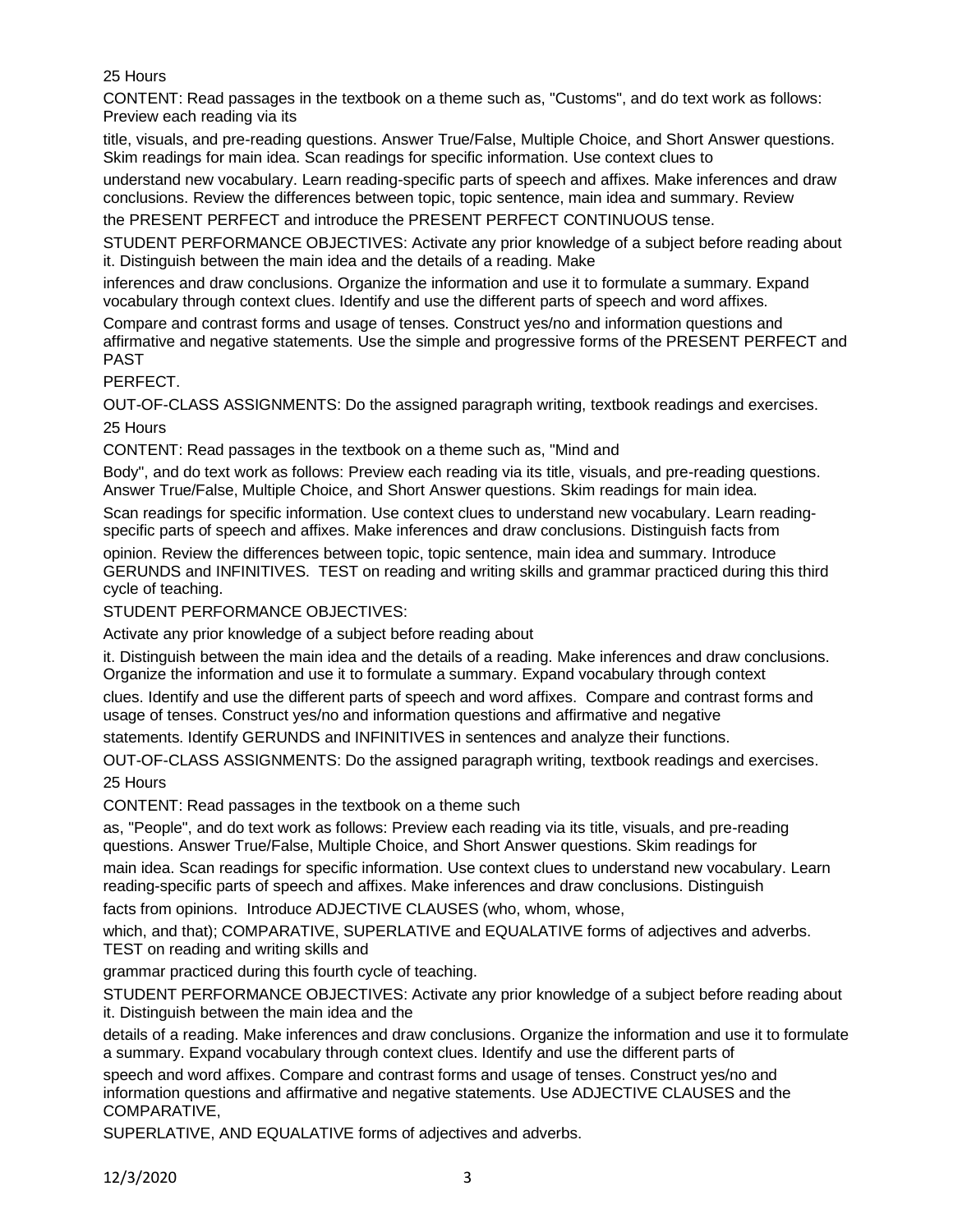OUT-OF-CLASS ASSIGNMENTS: Do the assigned paragraph

writing, textbook readings and exercises.

6 Hours

CONTENT: REVIEW various parts of course content depending on student need.

STUDENT PERFORMANCE OBJECTIVES: Review reading skills taught. Read, write

and correctly punctuate simple, compound and complex sentences utilizing the verb tenses and other parts of speech studied in the course. Manipulate sentence forms (questions, negatives, affirmatives).

OUT-OF-CLASS

ASSIGNMENTS: Do the assigned textbook reading and exercises.

2 Hours

## **OUT OF CLASS ASSIGNMENTS:**

Assignment Description: Textbook exercises.

## **METHODS OF INSTRUCTION:**

Reading, lecture, discussion, pair work, small and large group activities, written and oral textbook exercises, paragraph writing in controlled and free contexts, reading and analysis of model paragraphs, self-evaluation, test feedback.

## **METHODS OF EVALUATION:**

Writing assignments Percent of total grade: 15.00 % Percent range of total grade: 15 % to 30 % Written Homework; Reading Reports; Other: Short compositions Skill demonstrations Percent of total grade: 5.00 % Percent range of total grade: 5 % to 20 % Class Performance/s; Performance Exams Objective examinations Percent of total grade: 60.00 %

## **REPRESENTATIVE TEXTBOOKS:**

Required Representative Textbooks Recommended Representative Textbooks McVeigh and Bixby. Q: Skills for Success Reading and Writing - Book 2. Oxford,2015. Or other appropriate college level text ISBN: 978-019-481870-4 Reading Level of Text, Grade: Integrated ESL Low Intermediate (From the ESL CB 21 Rubric) Verified by: Nicole Cisneros Recommended Other Texts and Materials Use a grammar book to supplement grammar topics, such as:"More Grammar Practice Book 2 (Second Half)", 2nd Edition, published by Heinle Cengage Learning, and"Grammar in Context Book 2 (Second Half)", 6th Edition, by Sandra Elbaum, also published by Heinle Cengage Learning.

For Your Information Book 3 for a reading text. Novel options: The Circuit; Two Kill a Mockingbird